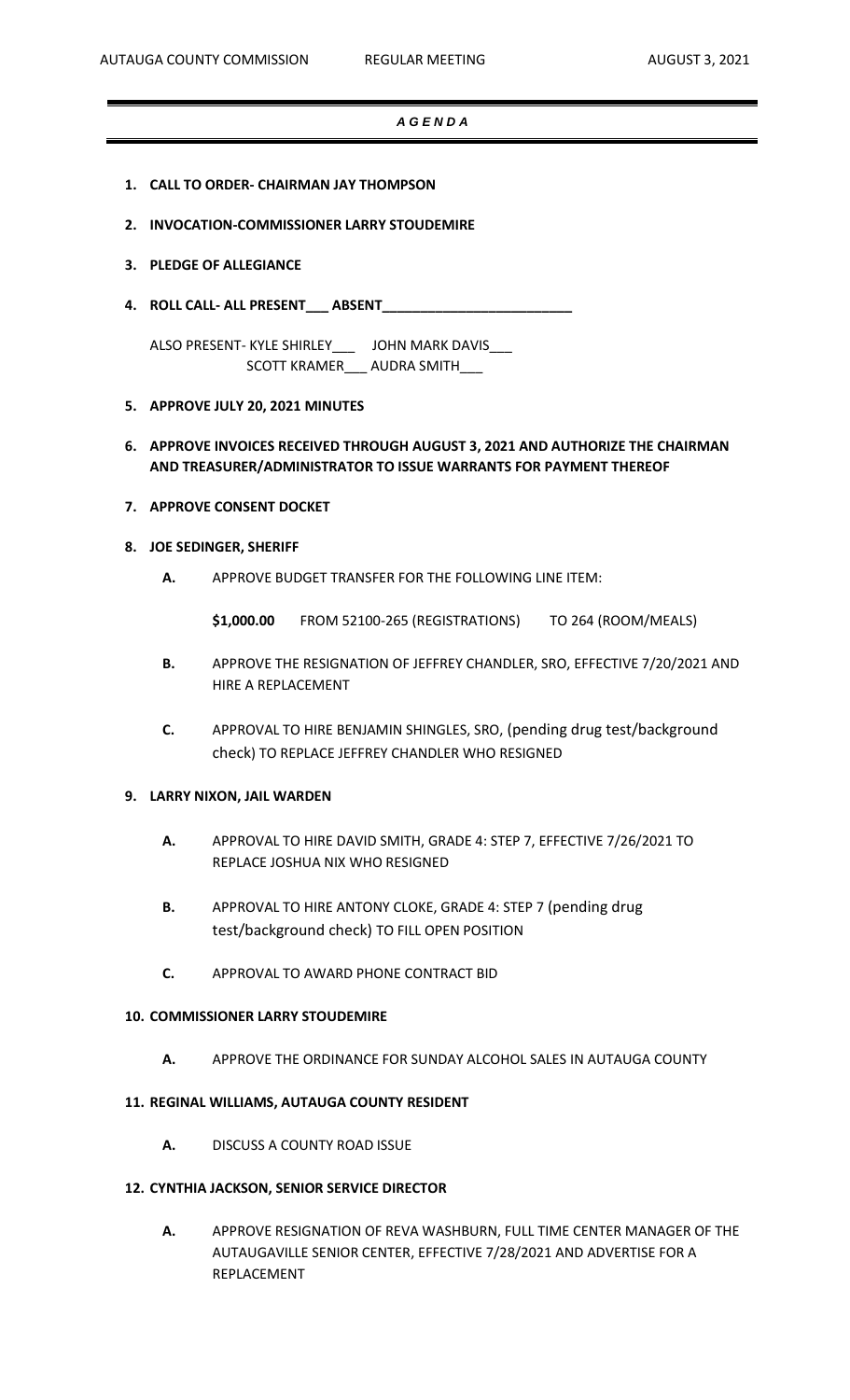# **13. JOHN MARK DAVIS, COUNTY ENGINEER**

**A.** APPROVAL TO AWARD ASPHALT CONTRACTORS A CONTRACT TO THE LOWEST BIDDER, FOR PROJECT RA ACP-01-72-90; RESURFACING ON CR-19 FROM PAVEMENT JOINT JUST NORTH OF AUTAUGA NORTHERN RAILROAD CROSSING NO. 306509H TO THE CHILTON COUNTY LINE

# **14. SCOTT KRAMER, TREASURER/ADMINISTRATOR**

- **A.** APPROVAL TO AWARD THE HVAC PREVENTATIVE MAINTENANCE BID TO SMITH HEATING & COOLING
- **B.** APPROVE RESOLUTION #2021-19, CDBG GRANT APPLICATION FOR THE CONSTRUCTION OF IMPROVEMENTS TO OLD KINGSTON PARK

# **15. COMMENTS AND DISCUSSIONS**

#### **16. ADJOURN MEETING**